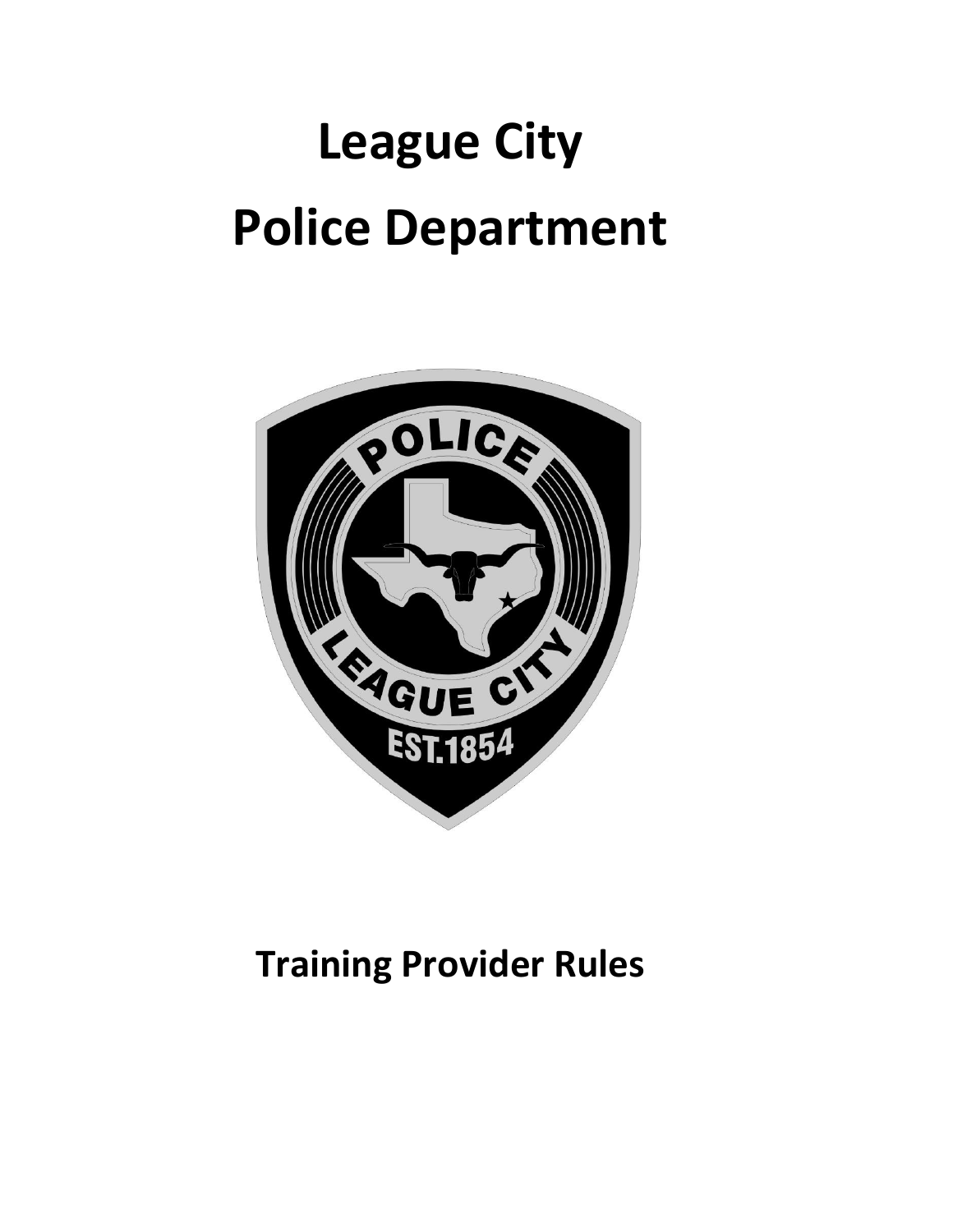#### **Admission Standards**

Prior to enrollment in any training program which provides instruction, the student must be:

- a. A currently licensed Peace Officer in good standing
- b. A currently licensed Telecommunicator in good standing
- c. A currently licensed Jailer in good standing
- d. A civilian employee of a law enforcement agency in good standing (i.e. records clerks, evidence personnel, etc.).
- e. A federal law enforcement officer

No student will be admitted to a training course without meeting the admission standards.

#### **Order of Preference**

General courses offered by the League City Police Department shall be offered to Texas Peace Officers, Licensed Telecommunicators, or Licensed Jailers on a first-come, first-served basis. Some specialized courses for League City Police Officers only, shall be listed as such on the police department website, and outside students will not be allowed to attend. The Training Coordinator reserves the right to allow as many League City Police Officers in a course as needed to train their officers on a particular topic, regardless of the number of scheduled officers from outside agencies. Civilian employees of law enforcement agencies may be allowed to attend trainings that pertain to their position with their agency.

#### **Cellular Phones and Photographic/Recording Equipment**

The instructor has the right to limit cellular phone use and access during any course instructed by the League City Police Department. Cellular phones should be turned off or set to silent or vibrate mode only. Students shall limit cellular phone usage to outside of the classroom while on breaks and shall not use their cellular phones while in class unless an emergency exists. Text messaging is prohibited unless on break.

#### **Dress Standards and Conduct**

Students attending training are expected to dress in appropriate and professional dress at all times, unless otherwise required by the course, or approved by the instructor or training coordinator. Appropriate dress includes:

- a. Agency uniform
- b. Civilian attire such as dress shirt, polo style shirt, with casual slacks or jeans, dresses, blouses, or any other business casual clothing.
- c. Unacceptable clothing includes any attire that would be considered unacceptable as business wear, and not appropriate for a professional learning environment including:
	- 1. Form-fitting stretch pants or shorts of any type, bib overalls or coveralls.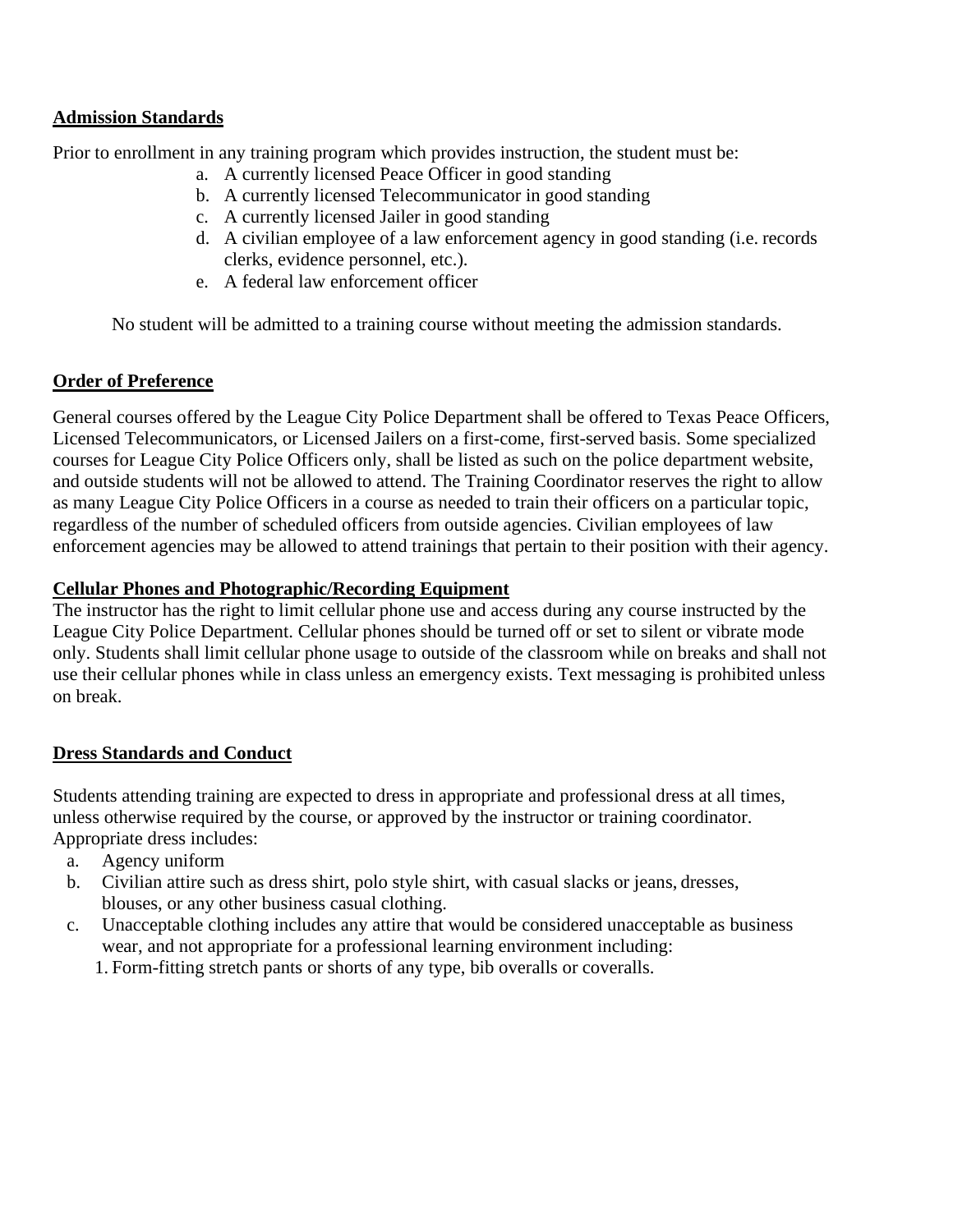- 2. T-shirts, tank-tops or see-through clothing, unless proper undergarments are also worn.
- 3. Attire, which reveals midriffs, bosoms, or is overtly provocative.
- 4. Slippers or shoes without an enclosed heel or a heel strap such as clogs, flip-flops, or sandals
- 5. Any type of excessively worn, torn, frayed, or unclean apparel.
- 6. Any type of apparel that contains writings, markings, or logos that may be offensive or not in keeping with a professional law enforcement training environment.

At the discretion of the instructor, students may be directed to wear other attire that is more appropriate to training activities or conditions, such as tactical courses, physical training, OC Spray and baton training, or firearms training. Students will be instructed on the appropriate attire for these training courses.

Students are required to conduct themselves in a professional manner at all times. Any student displaying disruptive or disrespectful behavior may be asked to leave the classroom by the instructor or training coordinator and shall not receive credit for the course.

## **Passing Score for Exams**

Each course instructed by the League City Police Department shall have a minimum passing score of 70% or "pass" for a pass/fail performance exam unless the instructor or curriculum requires a higher passing score. The students will be notified of the scoring requirements prior to but no later than the beginning of the course.

If a student fails an exam, the student will take the exam a second time. If the second attempt is failed, the student will be afforded the opportunity to have remedial training, up to re-taking the entire course before making another test attempt. The level of remedial training is to be determined by the instructor or the Training Coordinator.

The instructor of the course is responsible for the integrity of any written or performance exams given to students, assuring that each student takes their own test, and that the testing area is free of distractions if required. The Training Coordinator shall ensure that all exams are being administered in accordance with this guideline.

#### **Class Attendance and Cancellation**

No absences will be permitted unless excused by the training coordinator, or his designee, and then only if provisions for makeup classes exist. Tardiness will not be tolerated and will be subject to makeup. Should a student become absent or excessive tardiness occurs, the Training Coordinator may dismiss the student from the course, with no course credit being given to the student. No more than 10% of any class may be missed, unless approved by the Training Coordinator for makeup.